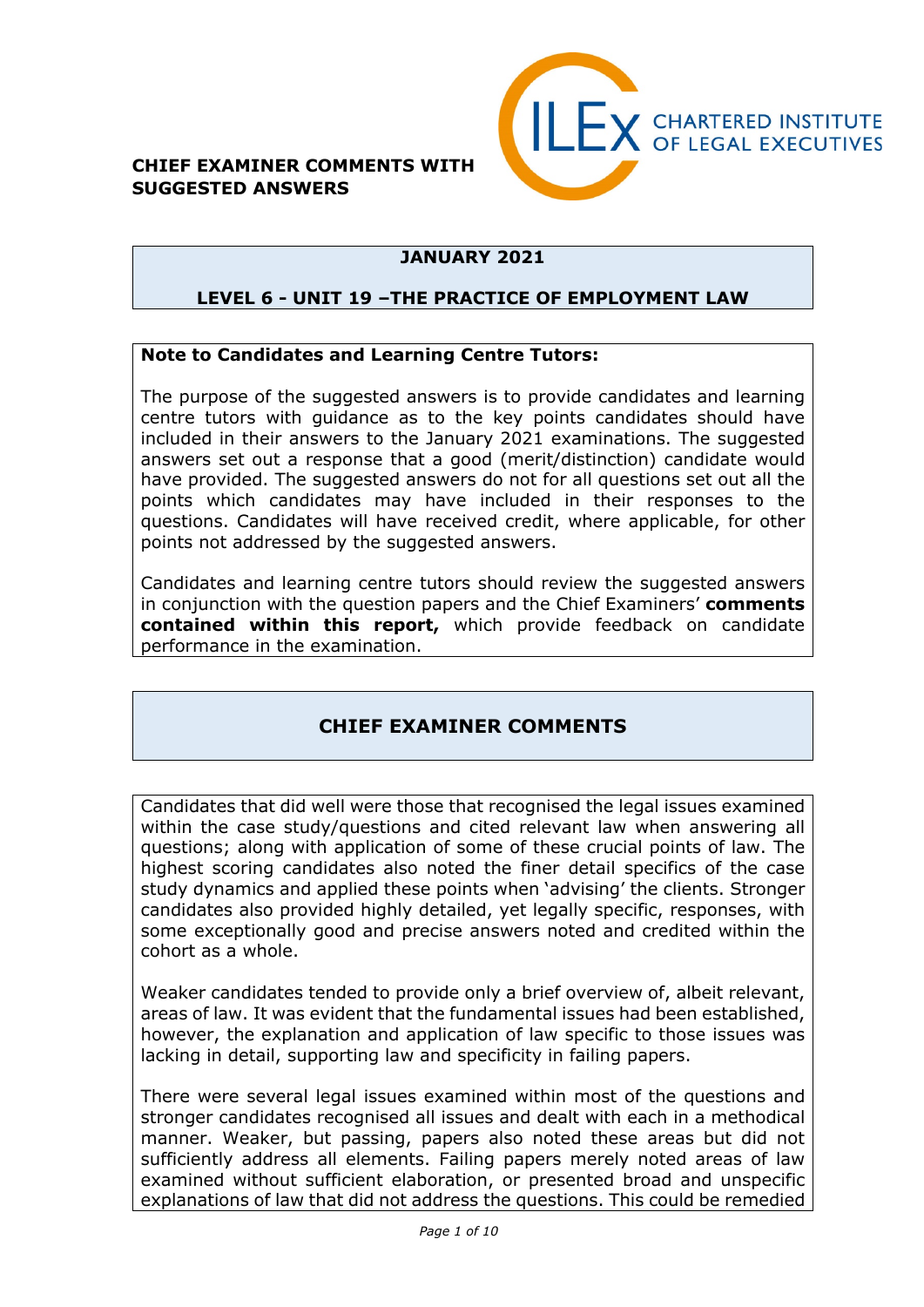with more investment in terms of preparation. It was clear that the areas of law had been recognised within the case study materials, however, failing papers had considered only the fundamental issues surrounding these areas. At Level 6, the examination will require knowledge and practical application not only of the most obvious legal issues within the dynamics, but also identification and application of the finer specific details that surround and inform the case study. The Chief Examiner suggests a more meticulous approach is taken in terms of highlighting all of the information given within a case study and investigating as to the significance of those details and the legal issues they are likely to raise in an exam. It is suggested that the practice of drafting documents forms a greater element of revision. This would have raised the overall standard of the drafting exercise within the exam.

## **CANDIDATE PERFORMANCE FOR EACH QUESTION**

#### **Question 1(a)**

The majority of candidates performed very well when answering this question. Stronger papers recognised the relevant statutory provisions and the type of discrimination that had potentially occurred. This was further supported with evidence of case law interpretation of discrimination and the factors specific to the case study in determining whether liability will be found. Arguments as to a finding of discrimination were generally well balanced and higher scoring papers noted seminal judicial interpretation and applied these points to the case study materials. Weaker papers tended to be too broad in explaining discrimination legislation in general without sufficient specific application. There was also some confusion as to the type of discrimination that had occurred within failing papers.

### **(b)**

The majority of candidates recognised the type of discrimination that had potentially occurred and cited relevant statutory definitions. Lower scoring papers did not further elaborate on the specific variables the courts will consider in determining whether harassment had occurred, as specific to the case study scenario. Higher scoring papers noted these factors and applied relevant case law reasoning to present balanced arguments as to whether or not harassment had occurred. Overall, the few candidates that failed Q1 did so due to a lack of presentation of relevant detail, suggesting poor revision of materials.

### **Question 2(a)**

The majority of candidates answered this question by presenting relevant case law and ACAS provisions, any reasoned conclusions were also credited. Stronger papers also made efforts to cite recent developments in the judicial interpretation of proper investigation and apply these points to the specific circumstances within the case study. Overall, the recognition and citation of legal principles specific to the area of law examined were well addressed. However, the application of these principles to the finer points of the case study could have been slightly more narrow and precise.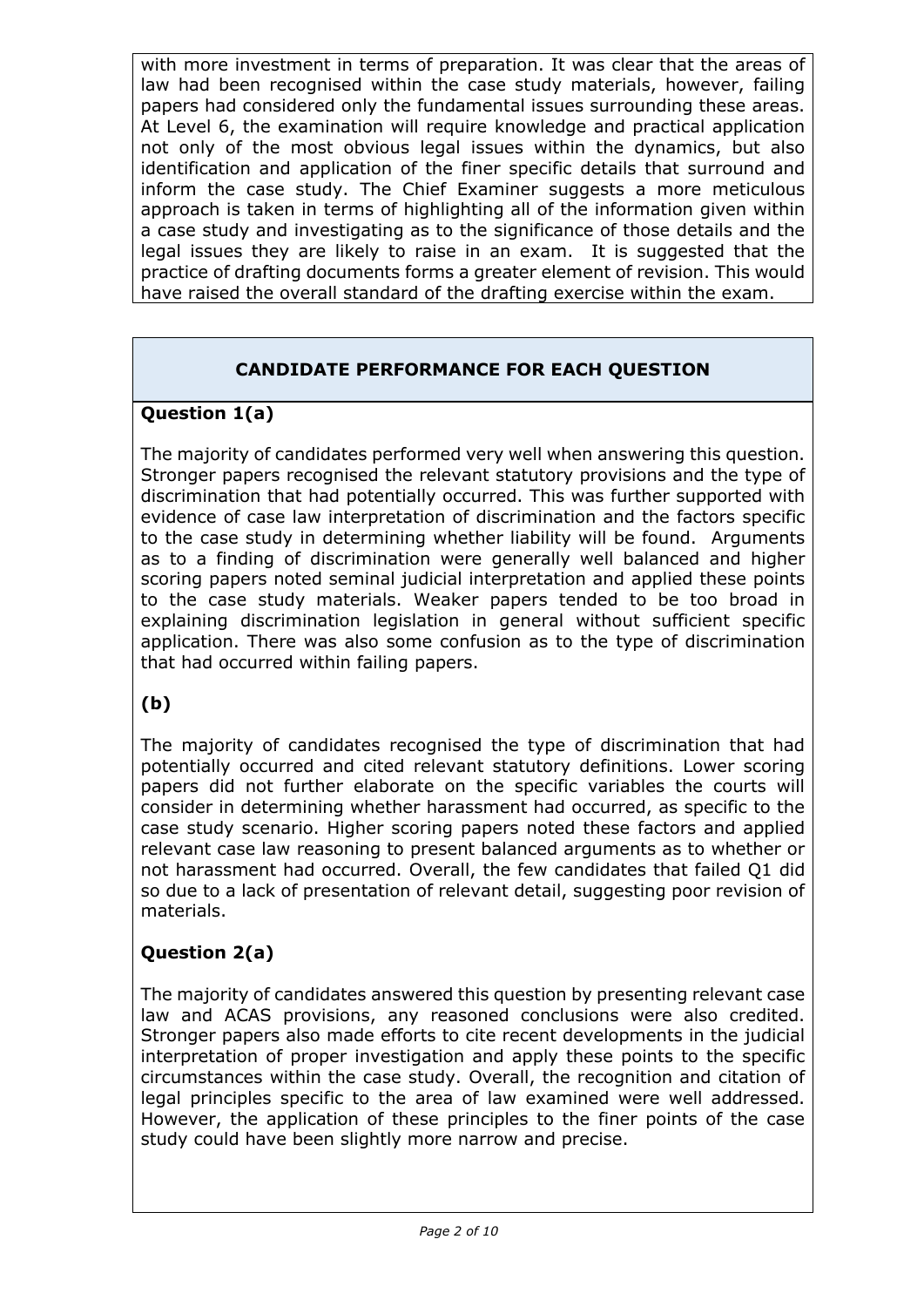# **(b)**

A straightforward and relatively high scoring question. The vast majority of candidates cited the proper statutory remedies, with stronger papers also noting the relevance of the age of the case study character in relation to the award. The few papers that did not score well on this question were very brief and noted just a few sentences to present a brief, and, at times, vague, overview of general remedies.

# **(c)**

The shared parental leave element of the question was overall well addressed with the majority of candidates recognising the recent case law development in the area, as specific to the case study. Stronger candidates also referenced the principles underlying this interpretation of the law. However, certain papers also presented unnecessary discussion on parental leave in general, rather than purely focusing on the issues within the question. The issues relevant to the new statutory bereavement leave rights were recognised by most papers, with good application. The papers that failed this question tended to address only one of the two aspects examined and largely overlooked the other area.

## **Question 3(a)**

This question produced a mixture of results. Stronger papers recognised the protected disclosure and the automatically unfair dismissal. This was supported with citation of law and application specific to the case study scenario with reasoned conclusions being credited. However, weaker papers presented broader points touching on general principles of unfair dismissal, including investigation and health and safety issues. While credit was given for any relevant material, the passing papers needed to also recognise the protected disclosure issues, in addition to any broader points of law and discussion.

# **(b)**

This question produced overall very good and specific responses. The majority of papers cited relevant legal principles on tribunal reporting and stronger papers also noted broader relevant points relating to the ECHR and case law. The application was also overall specific to the case study and accurate conclusions reached. The few papers that failed this question did so by presenting little to no relevant detail, suggesting a complete lack of reading around the area examined.

### **(c)**

This question produced good responses. The area of law was clearly well researched and case law examples consistently given. The application was also generally reasoned and any logical application credited. Very few papers failed this question.

### **(d)**

This drafting exercise produced overall fair to poor outcomes. This is something found in many cohorts and the need to reinforce drafting skills is clear. The general approach tended to be too brief and general with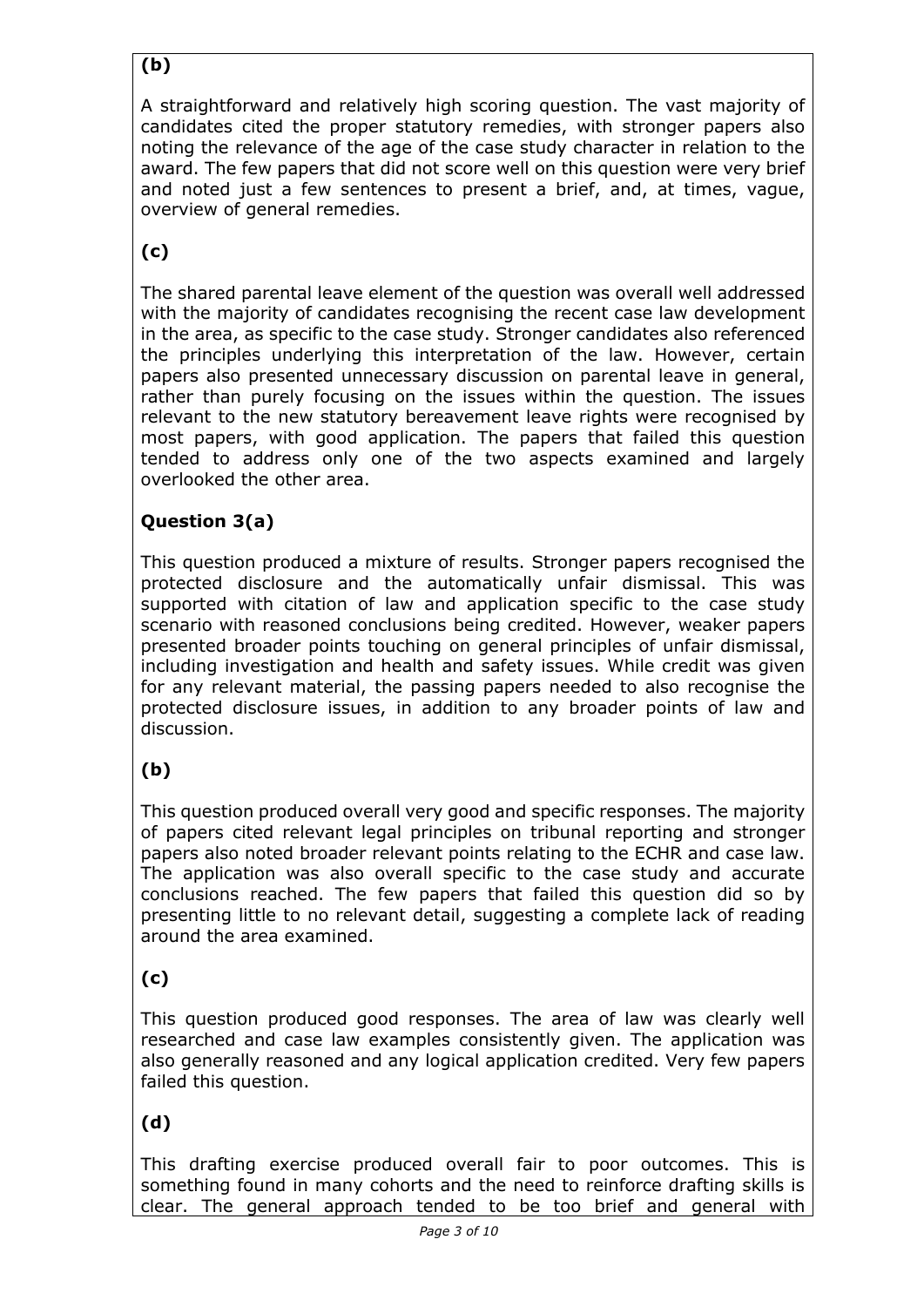insufficient reference to the specific type of clause examined and the appropriate contents and level of detail. Nonetheless, most papers achieved some marks for this element, allowing for an overall very good pass rate for Q3 when subsections b, c and d are balanced out.

#### **Question 4(a)**

The response to this question tended to be quite detailed and within this information the specific points of law were generally addressed. The majority of candidates noted the ETO elements of the question, with stronger papers also mentioning the harmonisation arguments. Answers tended to be quite strong overall and the papers that failed this question provided too general an overview of few points related to the relevant statute.

### **(b)**

The majority of candidates passed this question with a good grade. The stronger papers noted reasons specific to the policies governing the 'internet use' aspect of the question, while weaker papers tended to give a broader overview of the general benefits of polices. Nonetheless, the answers given were overall relevant and many also provided some case law examples to reinforce understanding. There were a few exceptional answers to this question that contained evidence of in depth and critical knowledge of the need for governance and consequences of failure to provide proper guidance on internet use.

#### **SUGGESTED ANSWERS**

#### **LEVEL 6 - UNIT 19 –THE PRACTICE OF EMPLOYMENT LAW**

#### **Question 1(a)**

Hello,

Thank you for your email.

Firstly, the Equality Act 2010 (EA) protects against discrimination on the basis of age. Direct discrimination occurs where an individual is treated less favourably due to their having a protected characteristic than a person not holding that characteristic, s4 EA. Age is a protected characteristic and you cannot be treated less favourably due to your age. Requiring you to retire on attaining the age of 65 would satisfy the definition of direct discrimination.

However, the law does recognise employer justified retirement ages as one situation in which direct age discrimination can be justified if the employer can demonstrate that the treatment of the employee was a proportionate means of achieving a legitimate aim, s13 EA. This defence to direct discrimination is an exception to the rule that direct discrimination cannot be justified and applies to age discrimination only.

Therefore, Leaf Preparatory School will need to demonstrate that the policy of compulsory retirement for all teachers at age 65 has a legitimate aim and is a proportionate means of achieving that aim. The school cites the need to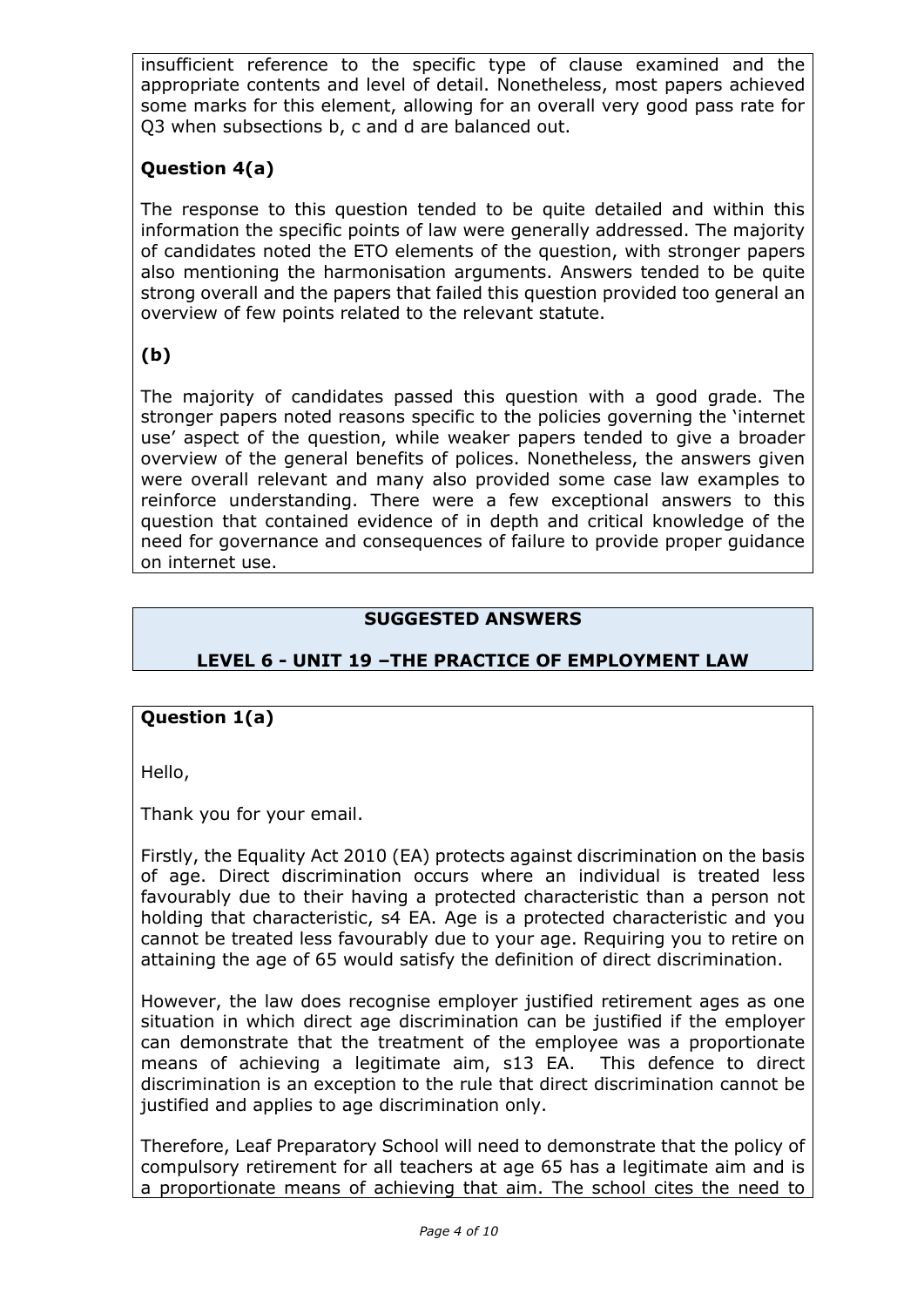meet the physical and mental demands of the post and secure the safety of the children being one of the reasons behind the policy.

Although this is a legitimate aim, the school will nonetheless need to prove that compulsorily retiring teachers at age 65 years is a proportionate means of achieving that aim. The school will need to show that there are no reasonable alternative ways to achieve their aim and that the benefits of this aim significantly outweigh the discriminatory effect. Furthermore, they must be able to show the link between the safety of the children and the specified retirement age, failure to do so could render their policy discriminatory, Prigge and others v Deutsche Lufthansa AG (2011).

The school also claims that the retirement policy promotes diversity in terms of race and age; both of these have been held to be examples of legitimate aims that support an employer justified retirement age. Furthermore, the aim of avoiding the need to dismiss older workers on the grounds of incapacity or underperformance, and related disputes on these type of matters, have also been held to be legitimate aims, Seldon v Clarkson Wright and Jakes (2012), Prof J Pitcher v University of Oxford (2019). Therefore, the school could also cite the legitimate aim of retiring you with dignity by avoiding your dismissal and any dispute with parents concerning your ability.

It would appear Leaf Preparatory School has some potentially valid reasons underpinning their retirement policy, including the safety of the children, the promotion of diversity in the workforce and the avoidance of employee disputes and dismissals. However, the school will need to adduce evidence that retiring teachers at 65 years of age is a legitimate means of achieving those aims.

### **(b)**

With regards to Mr Paul and the claims of harassment. EA protects against discrimination on the basis of the protected characteristic of sexual orientation. Harassment is a form of discrimination under this legislation and occurs where a person engages in unwanted conduct related to a protected characteristic or of a sexual nature, which has the purpose or effect of violating another's dignity or creating a hostile, degrading or humiliating or offensive environment for the individual, s26 EA. This also extends to feeling discriminated against due to abusive language surrounding a protected characteristic, even if the individual does not hold that protected characteristic, Noble v Sidhil Ltd & Anor (2016). Therefore, the comment you made on Mr Paul's perceived sexual orientation is likely to be considered discriminatory.

Furthermore, the intention of the person making the offensive statement is of no relevance, so long as the recipient reasonably felt harassed by the comment. Therefore, the fact that you 'meant no harm' by the comment made to Mr Paul is not a defence. Finally, the making of just one discriminatory verbal comment has been held to be harassment, particularly where a more senior employee makes a remark to a junior employee, Insitu Cleaning Co Ltd v Heads (1995). As Mr Paul is a teaching assistant within your team, he is a junior member of staff and your 'joke' is likely to have a more negative impact and create a hostile environment for Mr Paul, thereby discriminating against him.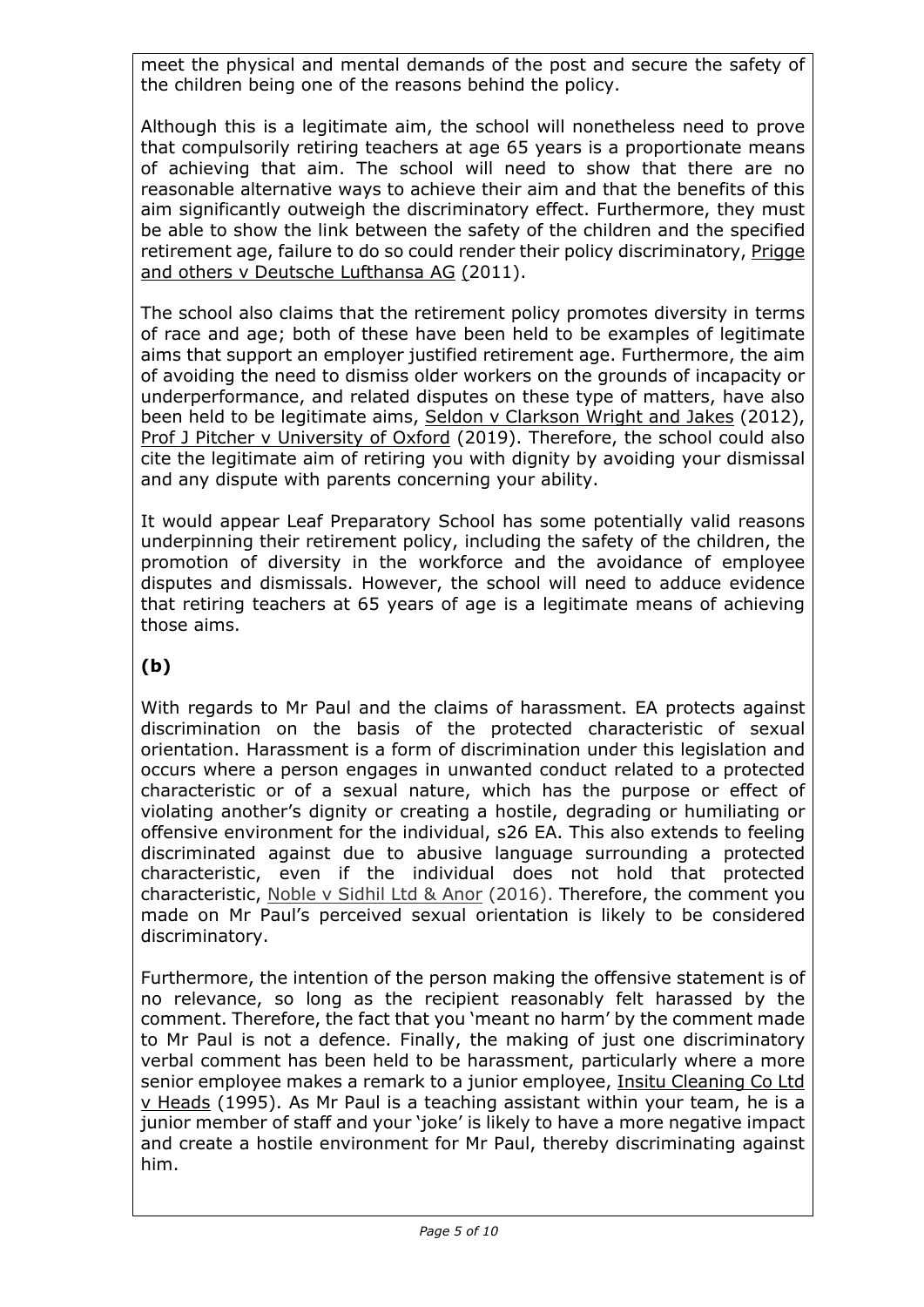I am happy to further discuss either of the issues above with you.

Regards.

# **Question 2(a)**

Ian Faire has been an employee for over two years and is not in any excluded category, he is therefore protected against unfair dismissal, s94 Employment Rights Act 1996 (ERA).

Under s98 ERA, an employee may be dismissed for potentially fair reasons including conduct/misconduct, such as that alleged against Ian Faire. However, the dismissal for a potentially fair reason must also be reasonable and the court will require evidence that the employer's actions fell within a 'band of reasonableness', with the dismissal being considered unfair if the actions of the employer fell outside this band of reasonableness, s.98(4) ERA, HSBC v Madden (2000). Many factors will be considered in this decision, including the level of investigation undertaken into the alleged misconduct. When considering whether the investigation was sufficient, the court will assess many variables including the resources of the employer, as well as the seriousness of the allegation of misconduct against the employee.

Reasonableness of the employer's actions is also determined by the tribunal considering whether the employer genuinely believed the employer was guilty of the misconduct and whether they had reasonable grounds for that belief, BHS Ltd v Burchell (1978). A significant determinant of this 'reasonable belief' will lie in the court considering the level and depth of investigation the employer conducted into the alleged misconduct. Furthermore, the employer will need to demonstrate that they undertook a reasonable level of investigation given the circumstances; the more serious an allegation of misconduct, the higher the standard of investigation required, Hargreaves v Manchester Grammar (2018).

As a finance manager, Ian Faire is in a position of trust within your company. The accusation of theft from his employer is one that would likely destroy his future career prospects, as well as his personal and professional reputation. Therefore, the court will need evidence that the level of investigation reflected the seriousness of this allegation and the consequences of being dismissed for this reason.

In the circumstances, the 'brief' investigation conducted into the alleged misconduct is unlikely to be sufficient. Reaching the conclusion Mr Faire was responsible purely on the basis of his sister's name appearing on the bank account to which the funds were transferred may appear to be jumping to a conclusion, particularly given Mr Faire's clean disciplinary record and the four other employees that had access to the bank accounts from which funds were taken. You state that the company investigation into the misconduct was 'internal' and this is generally acceptable. However, given the nature of the allegation against Ian Faire, it may have been beneficial to involve an external agency to undertake the investigation to avoid any suggestion of bias and reinforce that you undertook proper investigation into the misconduct. There was clearly material to connect Mr Faire with the thefts, but it would have been more appropriate to suspend him on full pay while further investigations were carried out and then hold a formal disciplinary hearing at which he could be represented.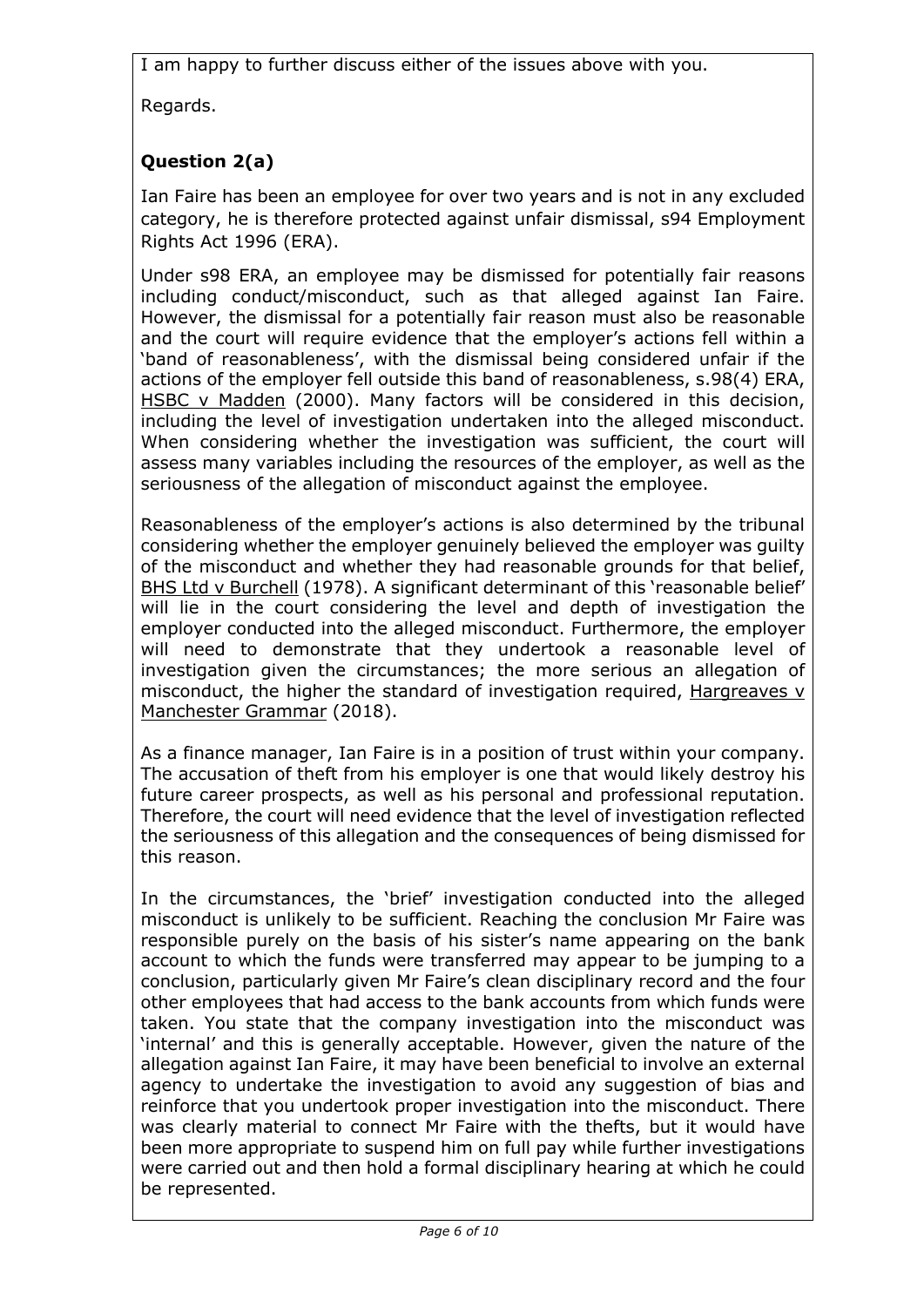Ultimately, given the seriousness of the allegation, it does not appear Quality Ltd adequately investigated the allegation of misconduct against Ian Faire. If the tribunal makes such a finding, Ian Faire will be considered to have been unfairly dismissed.

# **(b)**

The remedies available to Ian Faire if he is found to have been unfairly dismissed are under ss112 and 113 ERA. These include reinstatement, where he will be given his job back, and reengagement, where the company will take him back as an employee but on a different basis. However, the remedy most likely to be applicable to Ian Faire is financial compensation in the form of a basic and compensatory award.

The basic award is calculated under s118 ERA and takes into account the age of the employee. Ian Faire joined Head to Toe Ltd when he was 21 years old and had been with the company for three years prior to his recent dismissal, making him 24 years of age. For the one year he was under 22 years of age, he will be entitled to half of one week's pay for each complete year of employment, and from age 22 to 24 years of age, he will be entitled to one weeks' pay for each complete year of employment. This is subject to the statutory maximum, currently £525 per week.

Furthermore, Ian Faire may be entitled to a compensatory award to cover loss suffered as a result of the dismissal. This may include loss of earnings from the date of the dismissal to the tribunal hearing date, as well as future loss to cover the time it takes him to find a new job. Ian Faire may also be entitled to an amount to reflect his loss of statutory rights, as well as loss of pension benefits and contractual benefits.

Importantly, an uplift of up to 25% may be awarded if proper procedure was not followed in a dismissal. Therefore, if it is found that Quality Ltd did not undertake sufficient investigation into the alleged offence against Ian Faire, they will have failed to follow proper procedure and any award obtained against the company for unfair dismissal may be increased by up to 25%, Polkey v AE Dayton Services Limited (1988).

# **(c)**

With regards to the issue raised by Mr Hart in relation to the disparity in payment for shared parental leave and maternity leave, it is important to note that the two types of leave differ greatly in terms of purpose and are not comparators for reasons of discrimination. The courts have recently made clear that it is not discriminatory to pay men on shared parental leave less than women on maternity leave by way of contractual entitlement as the purposes of maternity leave is to protect the welfare of the new mother and baby, Ali v Capita Ltd; Hextall v CC of Leicestershire Police (2019). Head to Toe Ltd have therefore not discriminated against Mr Hart on this basis.

With regards to the second issue of leave for bereavement, the Parental Bereavement (Leave and Pay) Act 2018 amends ERA to allow parents and primary carers who lose a child under 18 years of age to take at least two weeks' leave: s 80EA ERA. This is a day one right so Mr Hart does not need to meet any qualifying criteria to access this leave. Furthermore, as Mr Hart has the required 26 weeks continuous service with the company, his leave will be paid at the statutory rate: s 171ZZ6 Social Security Contributions and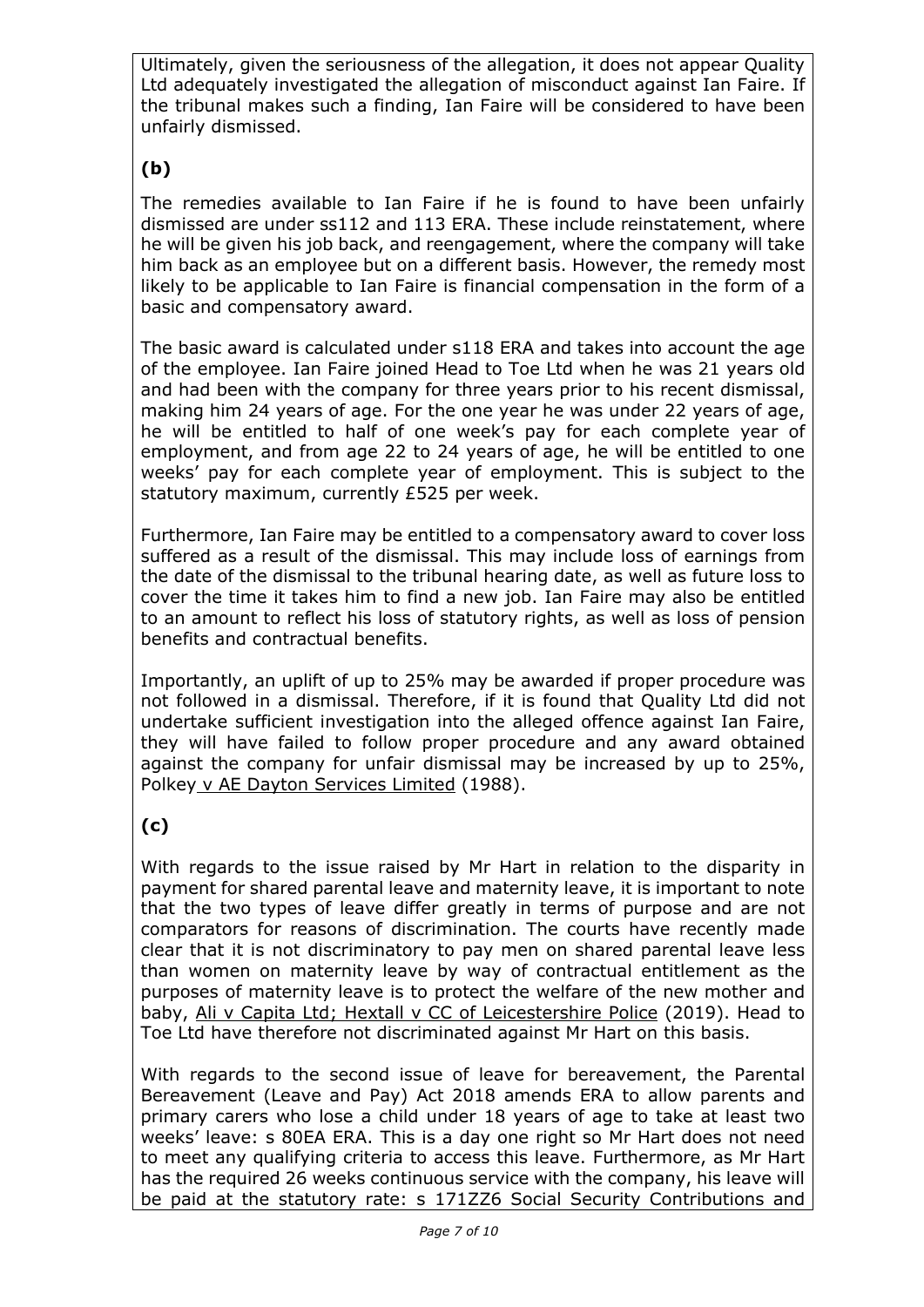Benefits Act 1992, as inserted by the 2018 Act. Mr Hart does not need to provide a death certificate as evidence of his loss and he is entitled to take the leave without notice, irrespective of the 'busyness' of the company at that time.

Quality Ltd has breached the rights of Tyrone Hart by delaying his leave, allowing him unpaid leave when he is entitled to paid leave, giving him just two days leave despite his entitlement to two weeks minimum and by asking that he provide a death certificate.

#### **Question 3(a)**

Under s94 ERA, an employee will be automatically unfairly dismissed if their employment is terminated because they have made a protected disclosure that they reasonably believe is in the public interest, s103A ERA. Unlike potentially unfair dismissal, in claims of automatically unfair dismissal, the tribunal does not consider whether the employee acted reasonably and there is no required minimum duration of employment. Therefore, Ms Kaur may bring a claim for automatic unfair dismissal despite being employed by Pretty Spaces Ltd for just ten months.

The comments made by Ms Kaur in relation to the safety of the equipment used by Pretty Spaces Ltd may be considered a protected disclosure as s43B ERA recognises statements concerning danger to health and safety as one of the categories that constitute a protected disclosure. As it appears Ms Kaur has had her employment terminated due to making these protected statements, she may have been automatically unfairly dismissed.

Tanisha Kaur has also made the protected disclosure to an appropriate person, her employer, in accordance with ss43C to 43H ERA. However, the fact that she also raised her concerns with fellow employees will be of relevance and the court will consider the motives behind these statements. If the court believes that Ms Kaur raised the issues as a matter of safety and concern for others, rather than out of malice or self-interest, her claim will be unaffected, Chesterton Global v Nurmohamed (2017). If, however, they believe she was motivated by vindictiveness, her claim will still stand, however, the level of compensation available to her for unfair dismissal will be lessened.

#### **(b)**

As a general rule, cases brought to tribunal can be heard in public and freely reported upon. However, there are some exceptions to this rule found under r50 Sch 1 Employment Tribunal (Constitution and Rules of Procedure ) Rules 2013 which deals with tribunals power to prevent or restrict public disclosure of proceedings, so far as it considers necessary in the interests of justice or to protect any rights under the ECHR. These powers are used sparingly and restrictions on reporting are generally only granted where the case is of an intimate nature involving sexual misconduct or other cases which are likely to cause significant embarrassment to the complainant. For example, where they will need to disclose highly sensitive matters, such as in disability cases. When considering whether to make an order restricting reporting of a case, a tribunal must balance the ECHR principles of freedom of expression and open justice, Storer v British Gas (2000). As mentioned, these powers are rarely used and there is nothing in the nature of the claim, nor in the characteristics of the parties involved, that suggests the tribunal would make such an order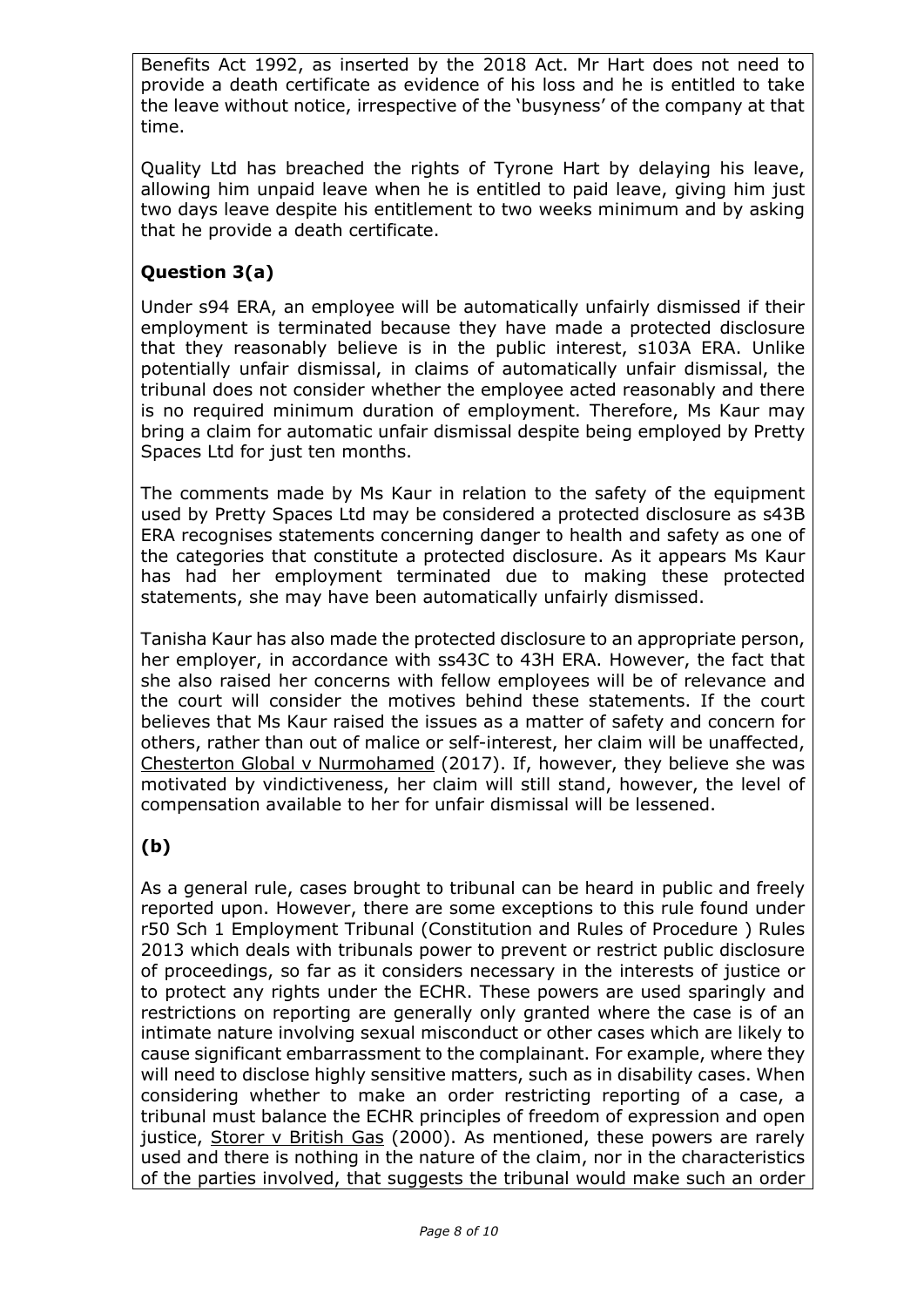restricting reporting in the case Ms Kaur has brought against Pretty Spaces Ltd.

**(c)**

Clause 8 is a restrictive covenant and such clauses are prima facie void as a restraint of trade. However, a restrictive covenant may be enforceable if it protects legitimate interests and is no wider than necessary in terms of scope and duration, Fellows v Fisher (1976), Printers and Finishers Ltd v Holloway (1965). It is also important that the restrictive covenant is appropriate to the level of the job involved, Patsystems Holdings Ltd v Neilly (2012). As Clause 8 is included in all employee contracts, it is not tailored to Ms Kaur's level of seniority nor does it reflect the duration of her employment at your company. As Ms Kaur is a gardener, and therefore an operative rather than an executive, who has been with Pretty Spaces Ltd for just ten months, a 20-mile restriction that lasts one year is likely to be excessive in her case. The clause will therefore likely be unenforceable.

**(d)** 

Covenant of non – solicitation

'You' agree that upon termination of your employment, you will not, on your own behalf or on behalf of another legal or natural person, solicit or entice any current or former clients of 'The Company'. The definition of solicitation includes any form of verbal or written encouragement or diversion of business activities away from 'The Company'. The definition of clients and customers includes any entity or person with whom you had direct contact with, or specific knowledge of, through your role with 'The Company'. This restriction will remain in place for a period of 12 months immediately following the termination of your employment with 'The Company'. You will not during this time, for yourself or on behalf of any other person or business enterprise, engage in any form of solicitation of current or former clients or customers of 'The Company' within 10 miles of the location of your former employment.

### **Question 4(a)**

The acquisition of the mobile pet grooming activities from Best Dogs Ltd constitutes the acquisition of part of an undertaking and this type of change will fall under the ambit of the Transfer of Undertakings Protection of Employment) Regulations 2006 ('TUPE 2006'). Under TUPE Reg 4 (4) (5) variations to contract may be permissible if the sole or principal reason for the variation is an economic, technical or organisational (ETO) reason entailing changes in the workforce, Berriman v Delabole Slate Ltd (1985) and this ETO reason relates to the transferor's future conduct of the business(e.g. Hynd v Armstrong and others (2007). ETO reasons are interpreted narrowly by the courts as a means of preserving the rights under TUPE 2006 and it has been established that any changes in a role must be significant if they are considered an ETO reason justifying dismissal of a transferred employee, Litster v Forth Dry Dock Ltd (1990), Osbourne v Capita Business Services Ltd (2016). Furthermore, a mere change in working location will not amount to an ETO reason, RR Donnelly Global v Besagni (2014). Therefore, moving to new, smaller offices would not be considered an ETO reason justifying Mr Langer's dismissal. Furthermore, harmonisation of transferred employee's contractual terms would also not be considered an ETO reason. Therefore, Mr